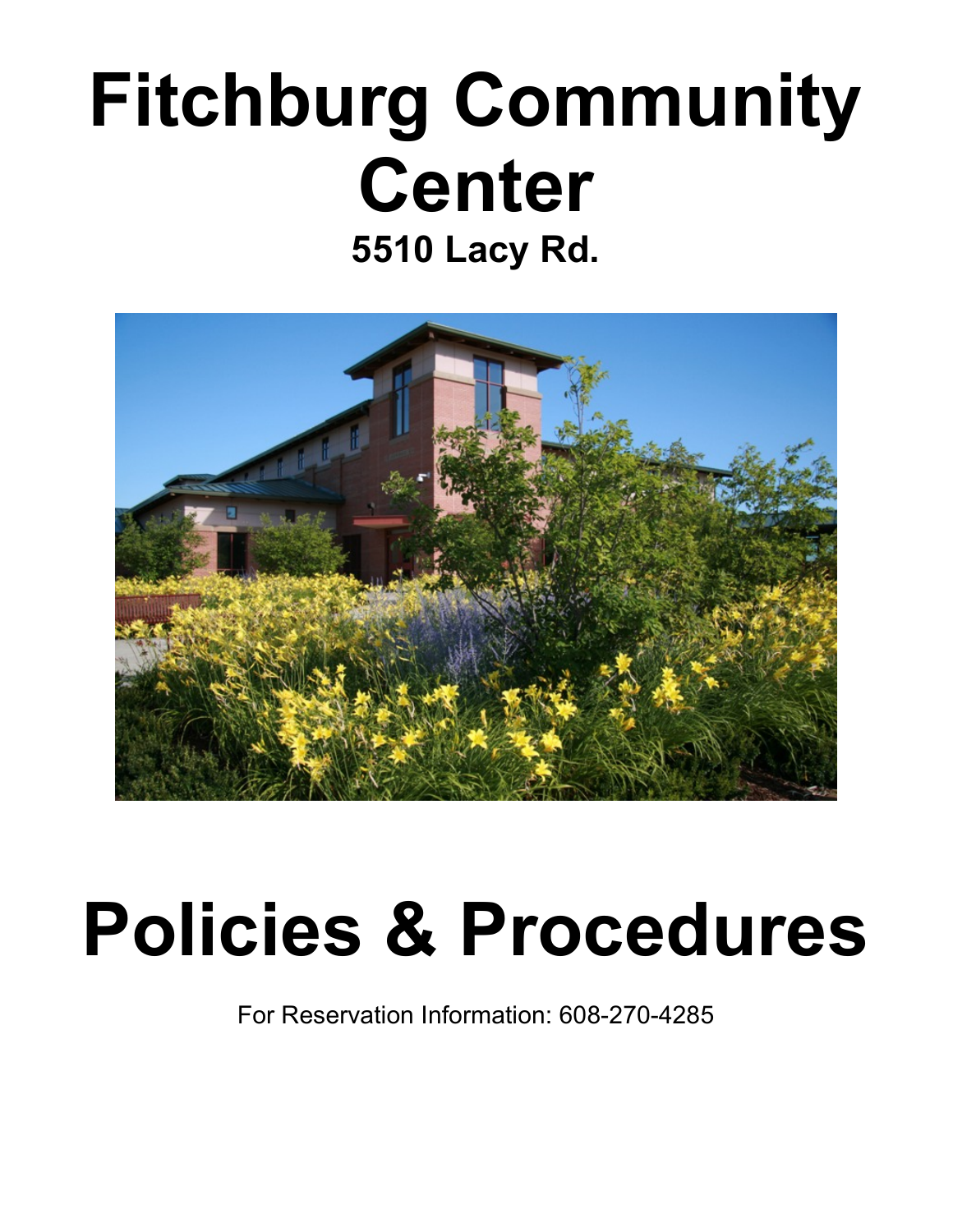### TABLE OF CONTENTS

POLICY STATEMENT

USERS

RENTABLE ROOMS

USER ELIGIBILITY AND DESIGNATIONS

**SCHEDULING** 

FEES

GENERAL RULES AND REGULATIONS

REVIEW AND AMENDMENT PROCEDURES

EQUIPMENT

RESOLUTION-ADOPTING & APPROVING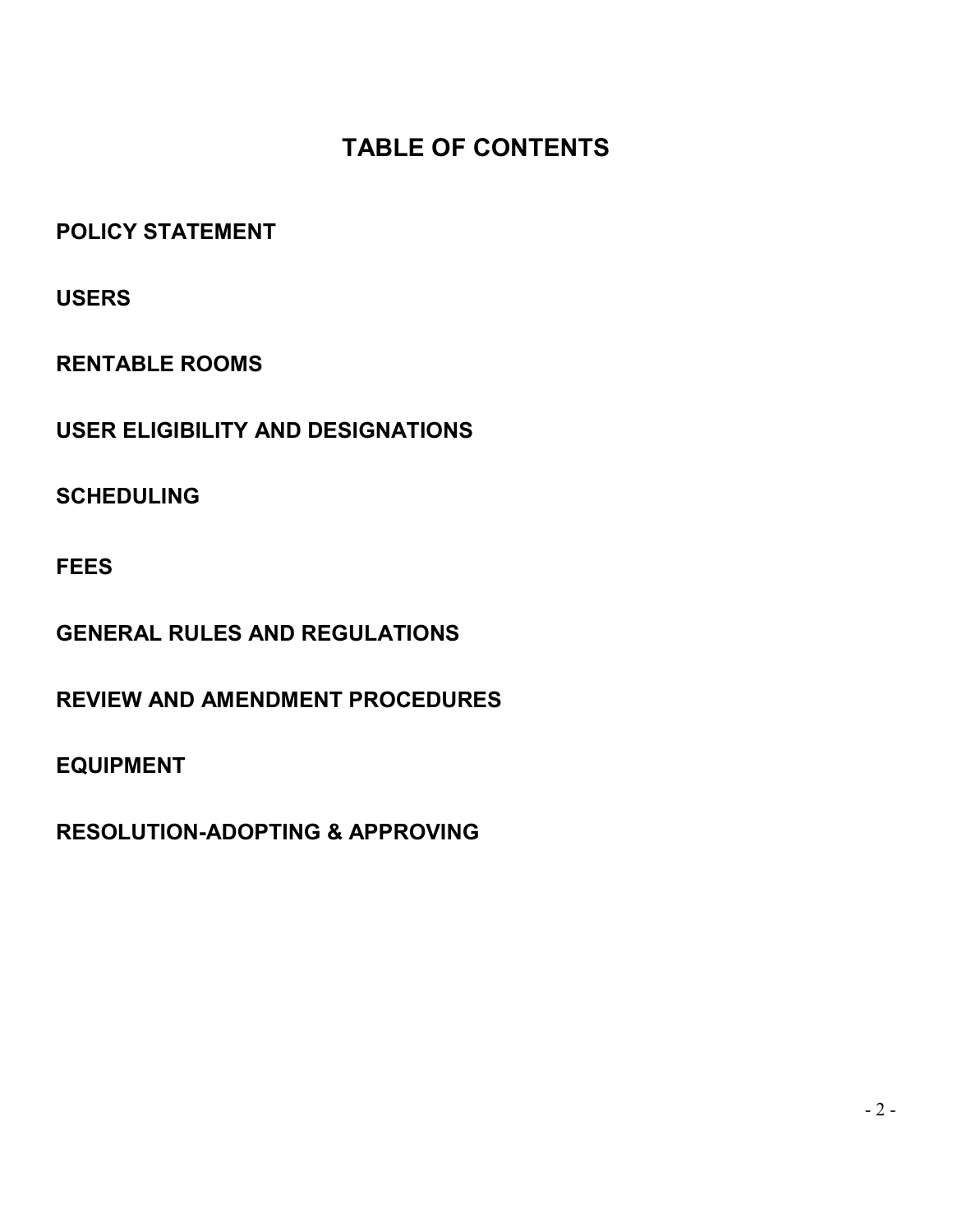#### POLICY STATEMENT

The Fitchburg Community Center is a building designed to provide facilities for governmental meetings, civic meetings and social events. The following policies and regulations have been established to assure fair usage and maximum enjoyment.

#### USERS

Groups or individuals using the Fitchburg Community Center will be required to comply with rules and policies governing same. Failure to comply could subject the group or individual to the loss of use privileges.

- $\triangleright$  The priority of users will be as follows:
	- 1. Senior Center and Recreation Dept. Program uses
	- 2. City Staff and Department uses
	- 3. City of Fitchburg Neighborhood Group uses
	- 4. City of Fitchburg Non profit group uses
	- 5. Public/Private uses

#### $\triangleright$  Priority users 3, 4, and 5 may not reserve more than 90 days in advance.

The following uses are generally permitted; meetings, parties, receptions, dances, social or cultural activities, and certain fundraising activities. Certain uses identified below may be allowed, following the approval of Parks and Recreation Commission and approval of the City Council.

The following activities shall require the approval of the Parks and Recreation Commission. The following factors are to be considered when determining approval of the special activity.

#### Sales and Solicitations

Sales and solicitations are gatherings for the purpose of advertising, sales, solicitations, or display of articles for sale. (This shall not apply to sales meetings conducted by private organizations for their own dealers or personnel.) Commercial uses of the Fitchburg Community Center are low priority uses of city resources and will only be permitted when there is no competing request for use of the Center. Prior to any retail or wholesale sales, the vendor must show to the City proof of permits and licenses required by the City of Fitchburg, State of Wisconsin and the United States government, including sales tax permits and employer identification numbers.

The City may require the vendor to provide evidence that the vendor is or has appointed a registered agent for service of process in Wisconsin. The City may require the vendor to give notice to all purchasers that the City of Fitchburg in no way warrants or guarantees any product or service being offered for sale at the Fitchburg Community Center.

Sales or solicitations do not include incidental sales at a meeting or gathering otherwise authorized in the rules and policies for the Fitchburg Community Center. Sales and solicitations also do not include fundraising activities conducted by Sanctioned Fitchburg Non-Profit Groups or other similar organizations.

#### Fundraising

Fundraisers are only permitted on behalf of Fitchburg Non-Profit Groups or benevolent, philanthropic, patriotic, charitable organizations, or for political candidates. Every charitable organization intending to conduct a fundraising activity must provide the Fitchburg Community Center Director with the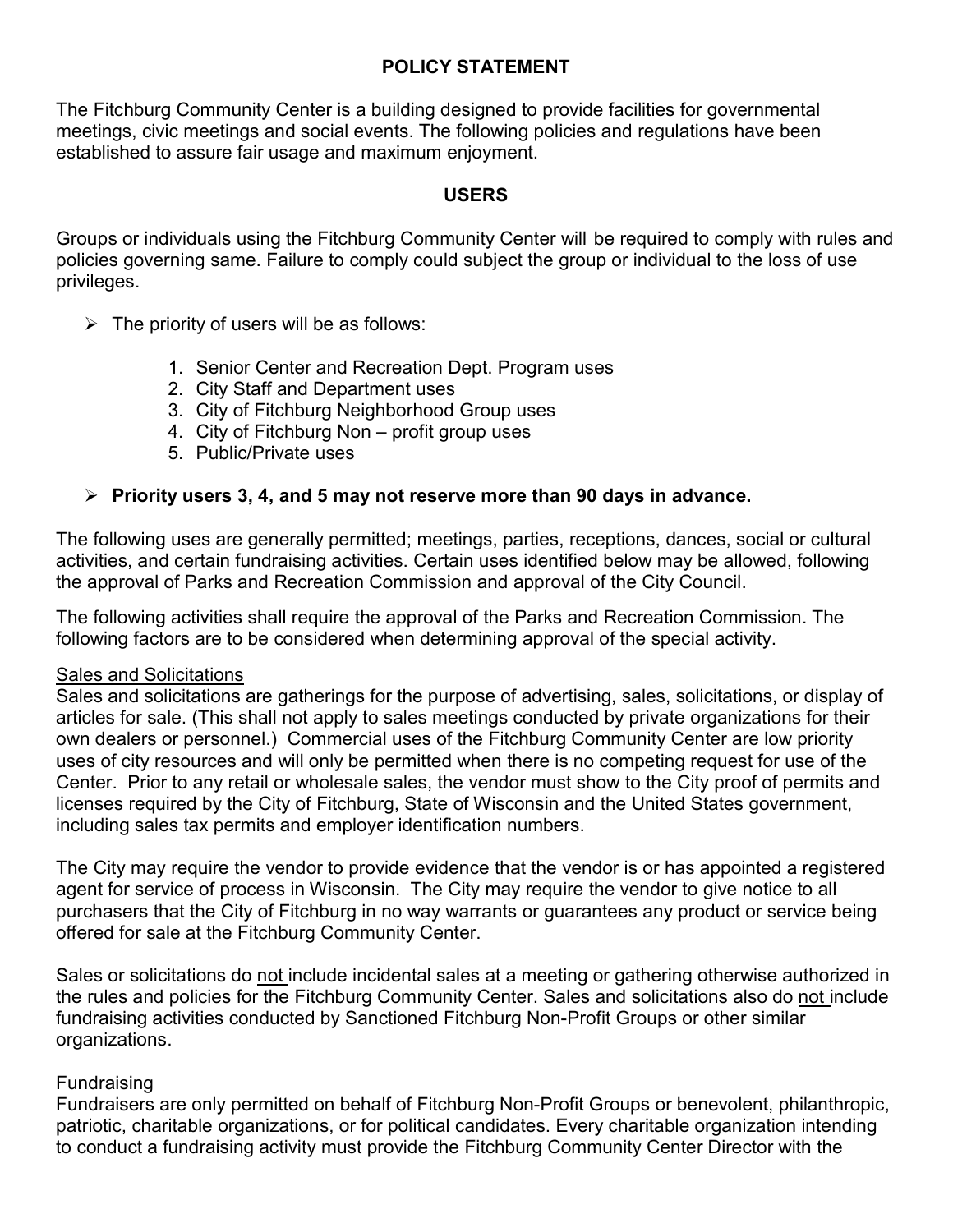following:

- Name under which the charitable organization intends to solicit contributions.
- Names and addresses of officers, directors, trustees and executive personnel.
- Names and addresses of any professional fundraiser or professional solicitors and copies of all contracts or arrangements.
- General purpose for which the charitable organization is organized and purpose for which the contributions to be solicited will be used.
- Period of time during which the solicitation will be made.
- Address of organization and any offices in Wisconsin, or any person having custody of its financial records.
- Where and when organization was established, its tax exempt status and the dates when it filed federal tax forms.
- Whether organization has ever been banned by any court from soliciting contributions or lost its authorization to so solicit contributions.
- Board, group or individual having final discretion as to the distribution & use of contributions received.
- Other information as may be necessary or appropriate in the public interest or for the protection of contributions.

#### RENTABLE ROOMS

The Fitchburg Community Center is a 20,500 square foot building on two levels consisting of rooms of varying sizes and capacities. Each rentable room is described below as well as its generally recommended uses. Hours of operation of the Community Center are Monday through Friday from 8:00am until 10:00pm and Saturday from 12:00pm until 10:00pm. The Community Center is not rentable on Sundays.

#### Fitchburg Room

This is a carpeted medium size conference room that is furnished with 10 six-foot-long tables and 25 chairs. This room can accommodate 35-50 people. NO FOOD OR DRINK ALLOWED

#### Oak Hall Room

This multi-purpose room is large enough to accommodate gatherings of 250 persons. This room may be used for dances, receptions, exercise classes, meetings, etc. The design of the building allows this room to open to the wide central corridor to provide flexibility in its use.

#### Prairie View Room

This is a carpeted medium size conference room. This room can accommodate 35-50 people. NO FOOD OR DRINK ALLOWED

#### Stoner Prairie Dining Room

This large room can accommodate 75 persons. Weekdays this room is reserved for senior center programs. On week nights and Saturdays, this room may be reserved for meetings or for dining in connection with receptions and other events.

#### Swan Creek Room

This medium room is designed for approximately 25 persons. During weekdays from 8 a.m. to 4:00 p.m. this room is reserved for senior center activities.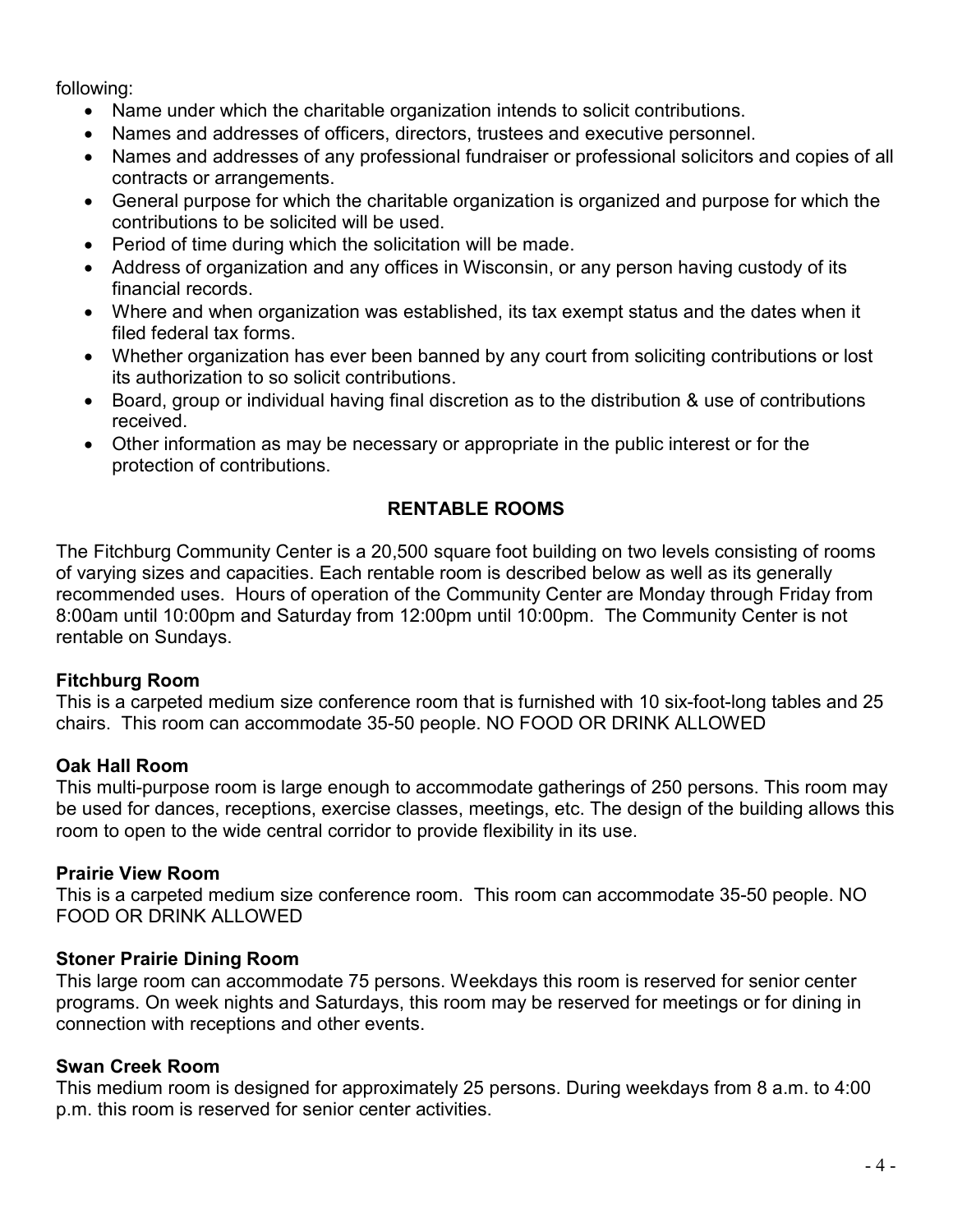#### Syene Room

This is a carpeted small conference room that will accommodate 15-25 people. NO FOOD OR DRINK ALLOWED

#### USER ELIGIBILITY AND DESIGNATIONS

The Fitchburg Community Center is made available to groups, organizations, and private individuals. It is necessary to recognize, however, that the actual use is determined by the user requirements, availability of space and time of use.

It is further recognized that in order to limit public subsidy of the building, it is necessary to make the building available for market rental during peak usage periods (Friday and Saturday) and that in most cases, such market rate rental will have precedence in scheduling for Friday and Saturday. City of Fitchburg Neighborhood Groups and City of Fitchburg Non Profit Groups will be allowed use of the facility during the week when space is available per priority of user's policy.

#### SCHEDULING POLICY

#### **Reservations**

Proper notification is required for any group using the Fitchburg Community Center. There are no holds for rooms. Reservations must be paid in full 2 weeks in advance. If making a reservation within 2 weeks of your date, all fees must be paid at the time of the reservation with cash or credit card. A contact person must check-in with the building attendant at the beginning of the event and also at the end of the event. If alcohol is to be served additional fees will be required.

#### Cancellations

- If a cancellation occurs for any reason more than 2 weeks prior to the rental date, 10% of the deposit will be withheld. All other paid fees will be returned.
- If a cancellation occurs for any reason less than two weeks prior to the rental date, 10% of all fees will be withheld with the remaining balance returned.

#### FEES

Fees are charged in order to off-set ongoing maintenance costs and minimize public subsidy for this building. All fees must be paid two weeks prior to the rental date.

If the Community Center Director determines that damage has occurred to the facility or that there is a need for extraordinary clean-up measures, the cost of these damages will be deducted from the room deposit paid. If charges are more than the room security deposit received, the user will be billed the additional charges. Failure to pay these extra fees will lead to legal action.

#### Room Deposit

Priority 5 weekday and weekend users of the Community Center will need to pay a room deposit equal to the cost of all rooms rented. This deposit may be paid by check or credit card if received at least 10 days before the event. After that time, cash only will be accepted for the deposit. The room deposit will be refunded within 15 working days after the event if the building has been left in good condition, not requiring extra clean-up or repair.

Room rental fees for the use of the Community Center shall be paid when the contract is signed. Failure to provide City with the required fees shall result in automatic cancellation of the booking.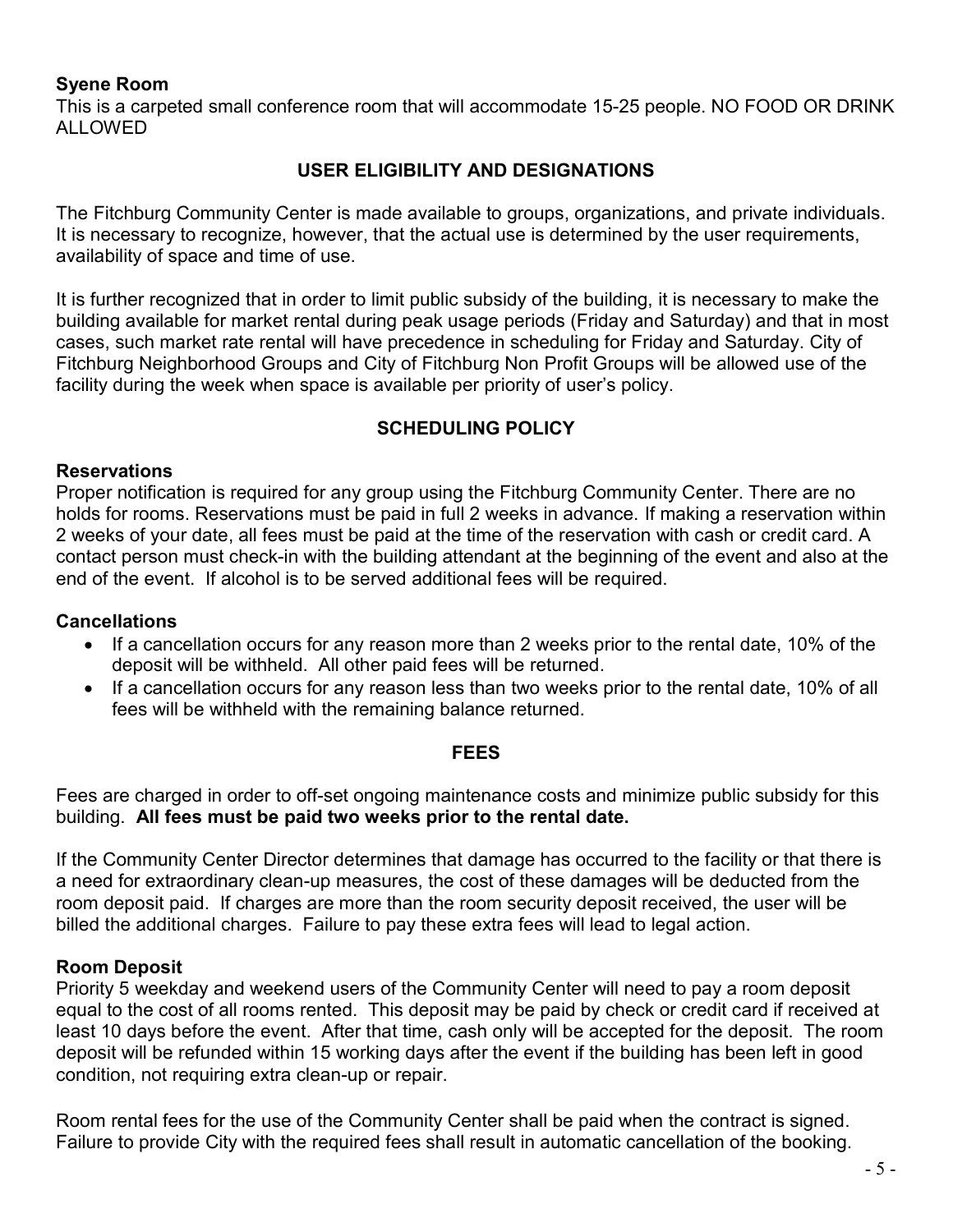Checks should be made out to the City of Fitchburg and either mailed or delivered to: Fitchburg City Hall, Att: Fitchburg Community Center 5520 Lacy Rd. Fitchburg, WI 53711. Fees covered under these policies are subject to change. Those fees quoted to prospective users at the time of reservation will be honored.

To qualify for Fitchburg Resident fees, you or a member of your immediate family must be a Fitchburg Resident. For a company to qualify for Fitchburg resident rates, that company must be located in the City of Fitchburg. Rental of the rooms shall occur according to the fee schedule.

Security Personnel Fees are required when alcohol is being served. See included fee schedule for this fee information.

Falsification of any and all information in the contract may lead to immediate closure of event and loss of all fees, including security deposit.

Building must be vacated by 10:00 pm Monday through Saturday.

Set up and decorating time must be factored in when making a reservation.

It is the intent to prohibit possible conflicts by limiting use of smaller rooms on the same level and during the same time when rental of one or both of the major rooms occur.

#### Charges for Services beyond Normal Fees

Additional deposits may be charged if the group or individual utilizing the facility have previously left the facility in a manner requiring other than customary clean-up.

In general, any group or individual bringing in outside equipment or furnishings shall be responsible for setting up and removing same. If the accessory items require assistance, extra time or expertise of the Community Center Director or staff, the group or individual will be charged above and beyond the basic rental charges at a rate of 1 1/2 times the hourly rate of affected employees.

Any expenses resulting from the issuance of a Class B Picnic Beer License, or the rules and regulations governing same, will be charged to the lessee.

Any lessee whose activities or events require unusual space demands, ongoing time blocks or other special considerations shall be, at the request of the Community Center Director, subject to review by the Parks and Recreation Commission who shall make determinations regarding appropriate additional fees or deposits.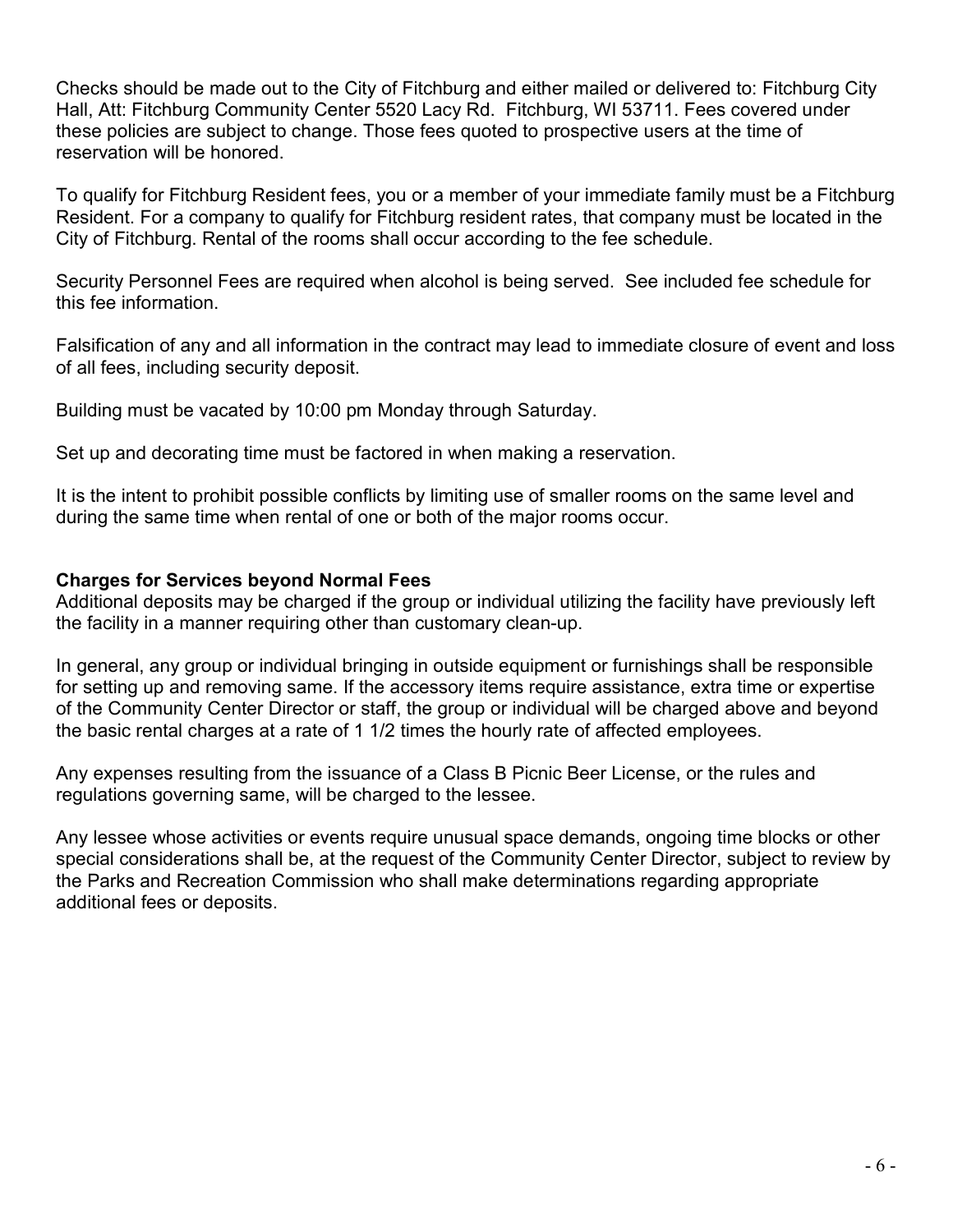#### GENERAL RULES AND REGULATIONS

#### **Curfew**

All events must end by their scheduled end time (latest time being 10pm). All guests must vacate the premises at these times. All music must be turned off. Final take down of personal property (decorations, gifts, etc.) and the stage and sound equipment must be done by this time.

#### Noise

Users are subject to Fitchburg Ordinance 14-2 which controls noises disturbing the public.

#### Smoking Policy

There is no smoking in the Community Center. Fitchburg ordinance 14.10. Outdoors, all smoking material must be disposed of properly. All applicable littering ordinances will be enforced.

#### Kitchen Use

The upstairs kitchen may be used by Oak Hall renters and caterers only. The facility is solely a warming kitchen and cannot be used for major meal preparation.

#### **Candles**

Lighted candles are allowed with proper glass coverings over the candle.

#### Food

Food is allowed in the Oak Hall Room, Swan Creek Room, and Stoner Prairie Dining Room. Food is also allowed in the upstairs hallway and pre-function areas. Food is not allowed in all other areas

#### Clean-Up Policies

Lessee will be responsible for all damages to building, furniture and any extra cleaning. If a private caterer uses the facilities, lessee is responsible to see that the caterer follows the Community Center's regulations regarding clean up.

Facilities left in a manner requiring other than customary cleaning will be sufficient reason to bill the utilizing individual or group to cover these added costs. Failure to pay may result in loss of utilization privileges and could result in additional administrative action.

#### Lessee will be responsible for cleaning and tearing down tables and chairs. Lessee will be responsible for removal of any wall decorations and other personal equipment.

#### Recycling and Trash Pick-Up

Recycling is mandatory in the City of Fitchburg. To facilitate recycling efforts, specially marked bins will be made available by the City for collecting glass, aluminum, plastic and metal containers. These containers must be clean prior to placing in the appropriate recycling bins. All trash shall be placed in garbage bags.

#### **Decorations**

The use of nails, tape, tacks or the like to fasten decorations or other materials to walls, doors or from the ceiling is prohibited. Glitter, rice, bird seed, confetti and the like are prohibited.

#### **Security**